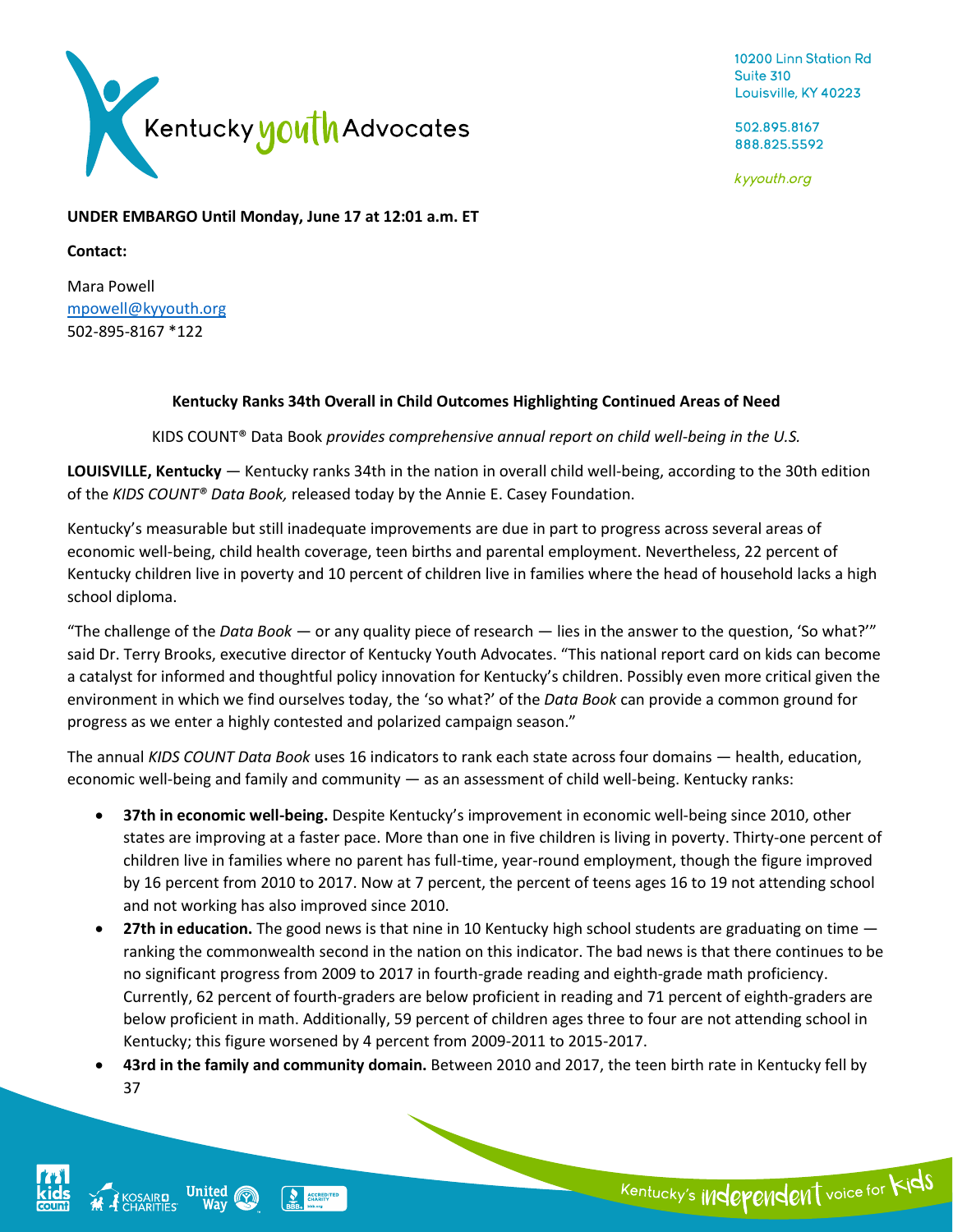percent to 29 births per 1,000 females ages 15 to 19. The percent of children in families where the household head lacks a high school diploma also decreased during that time, down to 10 percent. The share of children living in high-poverty areas remains at 16 percent.

• **25th in health.** Kids' health coverage remains a bright spot for Kentucky, with 4 percent of children not covered — putting the commonwealth at a slightly lower rate than the nation (5 percent). Two other areas of child health that have also improved since 2010 are the percent of low birth-weight babies (at 8.8 percent) and the child and teen death rate (at 31 per 100,000 youth ages 1 to 19), though neither change was statistically significant.

"The more than 1 million children in Kentucky are our future business leaders, policymakers, health professionals, educators and skilled trade workers. They need strong families and supportive communities, as well as smart policies, to help them thrive," said Brooks.

Kentucky Youth Advocates urges policymakers and child advocates to prioritize policies and programs that would expand opportunity for Kentucky's growing child population.

# **Recommendations:**

- *Provide the tools proven to help families lift themselves up economically.* Investments in a refundable state earned income tax credit (EITC) and expanded child care supports would enable more low-income working parents to provide for their families while reinvesting money in their local economy. Additionally, paid family leave allows parents to care for themselves and their children when they have a new child or fall ill, without pushing the family into debt or putting their employment at risk.
- *Sustain programs and support policies that help keep kids healthy*. To sustain child health gains in Kentucky, we must continue diligent efforts to reach and enroll eligible children in Kentucky's Children's Health Insurance Program (KCHIP). In Frankfort, leaders must ensure any changes to Medicaid recognize that parent coverage is key to keeping children covered. Also, raising the legal age to purchase tobacco products to 21 would help prevent lifelong addiction to nicotine and the resulting negative health outcomes for our youngest Kentuckians.
- *Strengthen early learning supports to encourage achievement into adulthood.* Investments in early literacy instruction and quality child care programs can set children up for academic achievement, meaning improved reading and math proficiency and readiness to graduate from high school and begin college or a career.
- *Count all kids.* Ensure the 2020 census counts all children, especially those under 5 years old and from hardto-count areas. The 2010 census missed 12,500 young children in Kentucky and the upcoming count offers a statewide, community-by-community opportunity to ensure each child is counted and therefore planned for in local, state and federal budgets. Without an accurate count of all kids in 2020, Kentucky risks leaving real money on the table that could be used for health care, education, child care and other vital programs many young children in low-income families count on for a healthy and strong start in life.

"The *KIDS COUNT Data Book* gives elected leaders — and candidates for governor and other constitutional offices a real chance to affirm that, 'Kids do count with me!' Here's hoping we hear that refrain from every candidate for every office, with Governor Bevin and Attorney General Beshear leading the chorus," said Brooks.

# **Release Information**

The *2019 KIDS COUNT*® *Data Book* will be available at [www.aecf.org/databook](http://www.aecf.org/databook). View Kentucky's state data profile here. Journalists and advocates interested in creating map and graphs can use the KIDS COUNT Data Center at [datacenter.kidscount.org.](https://datacenter.kidscount.org/) The *2019 Kentucky KIDS COUNT County Data Book*, which includes county-level child well-being data, will be released in November.